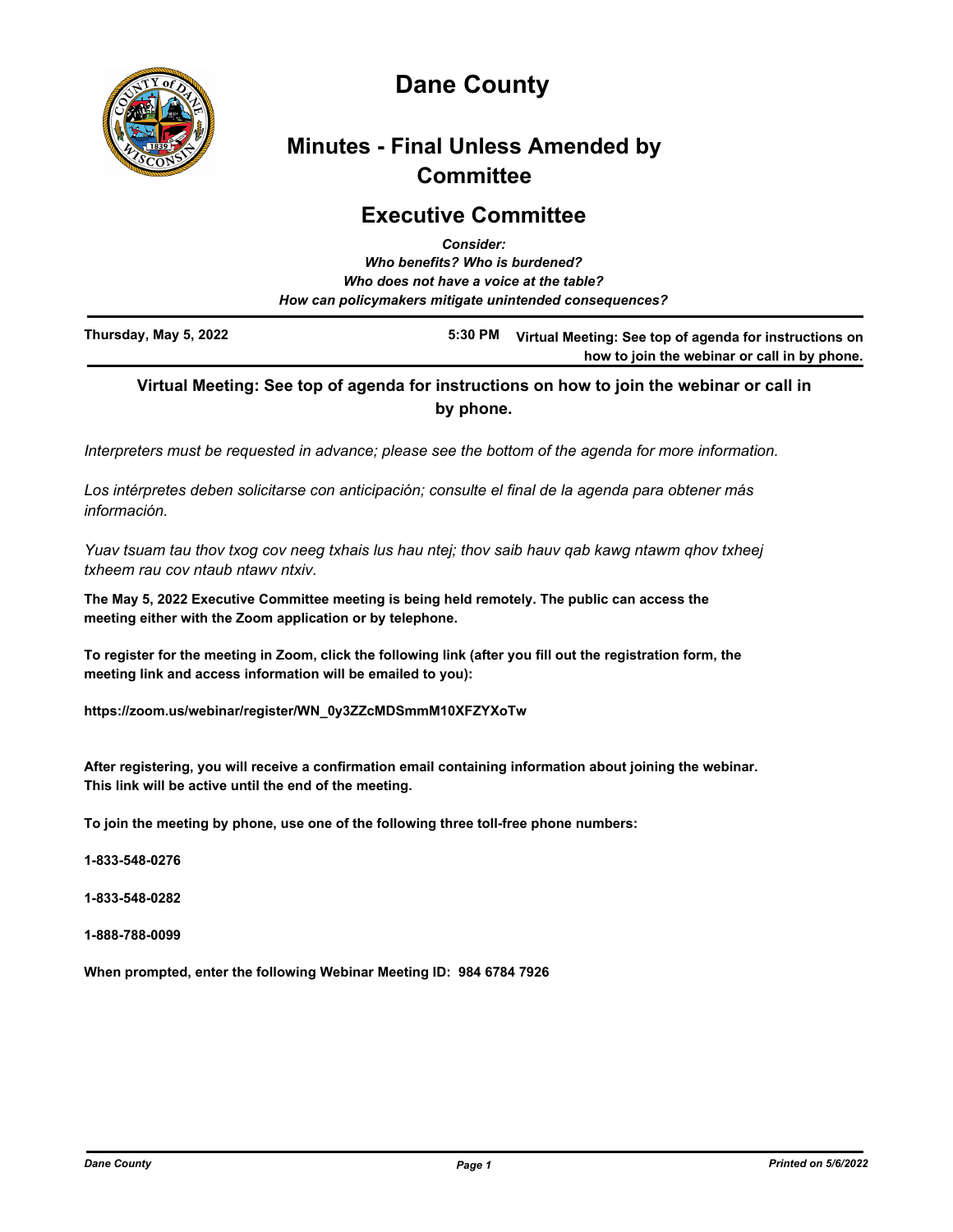**PROCESS TO PROVIDE PUBLIC COMMENT: ANY MEMBERS OF THE PUBLIC WISHING TO REGISTER TO SPEAK ON/SUPPORT/OPPOSE AN AGENDA ITEM MUST REGISTER USING THE LINK ABOVE (even if you plan to attend using your phone).**

**If you want to submit a written comment for this meeting, or send handouts for committee members, please send them to: MacKinnon@countyofdane.com with subject "Executive Committee meeting comment/handout".**

**In order to testify (speak to provide public comment), you must be in attendance at the meeting via Zoom or phone; you will then be promoted to a panelist or unmuted and provided time to speak to the body when the item(s) comes up on the agenda.**

**\*\*Registrations to provide public comment will be accepted until 30 minutes prior to the beginning of the meeting.\*\***

**If you join the meeting with Zoom, when the item you have registered for is before the board/committee, you will be promoted to a panelist. Once a panelist, you can turn on your webcam and you will be able to unmute yourself.**

### **A. Call To Order**

*The meeting was called to order at 5:31 p.m. Also present: Supervisors Kigeya, Erickson, Huelsemann, Kiefer, Wright, Wegleitner, and Andrae; Staff present: Carlos Pabellon; Wesley Sparkman; Carrie Braxton; Kabura Mukasa; Greg Brockmeyer; Jeff Kostelic; Scott McDonell; Kristin Moala; Brian Standing; Erik Andersen; Derek Wallace; Neil Rainford; Karin Peterson-Thurlow, Lindsay Menard; Colleen Clark-Bernhardt; and Lisa MacKinnon.*

- Present: 6 PATRICK MILES, MICHELE DOOLAN, ANTHONY GRAY, LARRY PALM, ANDREW SCHAUER and SARAH SMITH
- **Excused:** 1 MATT VELDRAN

### **B. Consideration of Minutes**

2022 [MIN-004](http://dane.legistar.com/gateway.aspx?m=l&id=/matter.aspx?key=22696) MINUTES OF THE 4-7-22 EXECUTIVE COMMITTEE MEETING

#### *Attachments:* [2022 MIN-004](http://dane.legistar.com/gateway.aspx?M=F&ID=9048e8ab-bf06-4b03-911b-f5a623d53bc0.pdf)

**A motion was made by SCHAUER, seconded by GRAY, that the minutes be approved. The motion carried by a voice vote.**

### **C. Fund Transfers**

*NONE*

# **D. Referrals (Resolutions & Ordinance Amendments)**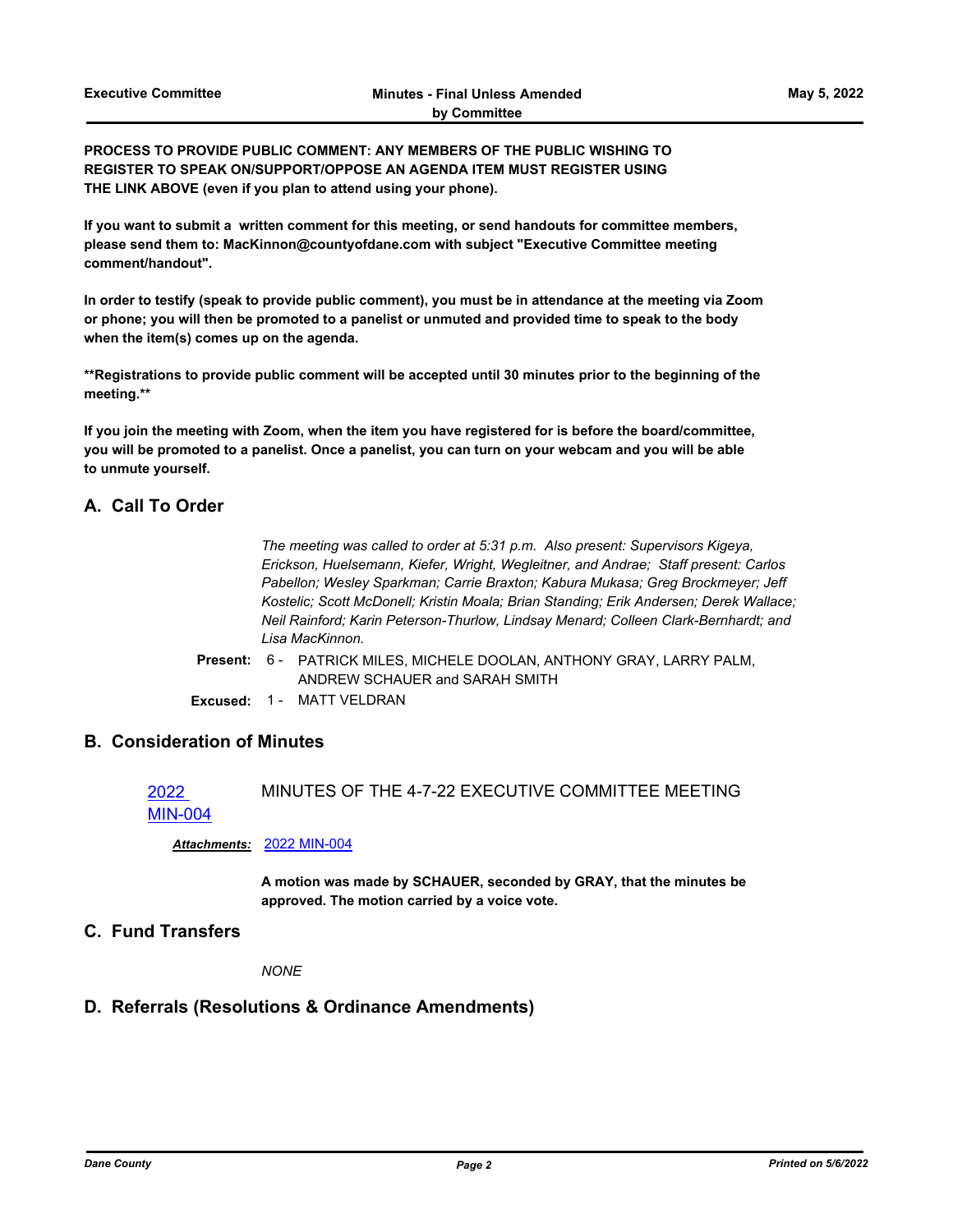#### 2022 ESTABLISHING AN EQUITY FOOD PROGRAM FOR 2022

# [RES-001](http://dane.legistar.com/gateway.aspx?m=l&id=/matter.aspx?key=22699)

*Sponsors:* RITT, PALM, RATCLIFF, HATCHER, ENGELBERGER, ROSE, KIGEYA and HUELSEMANN

#### *Attachments:* [2022 RES-001](http://dane.legistar.com/gateway.aspx?M=F&ID=f88418b0-b9e9-40ab-94e5-407d8780bd68.pdf)

*Supervisors asked questions re: the purpose of the proposed Food Equity Program and whether it was intended to add additional funds. OEI Director, Wesley Sparkman, replied that the program will fill the food security gap for recently identified classes of people (e.g., seniors, families, targeted geographic areas of the county, etc.). Related to the work of the PIE Grant administered by OEI over the last 5 years. There is no intention to increase funding for the Food Equity program, although additional funds could be utilized given the food security needs in the county.*

**A motion was made by SCHAUER, seconded by PALM, that the resolution be recommended for approval. The motion carried by a voice vote.**

### **E. Items Requiring Committee Action**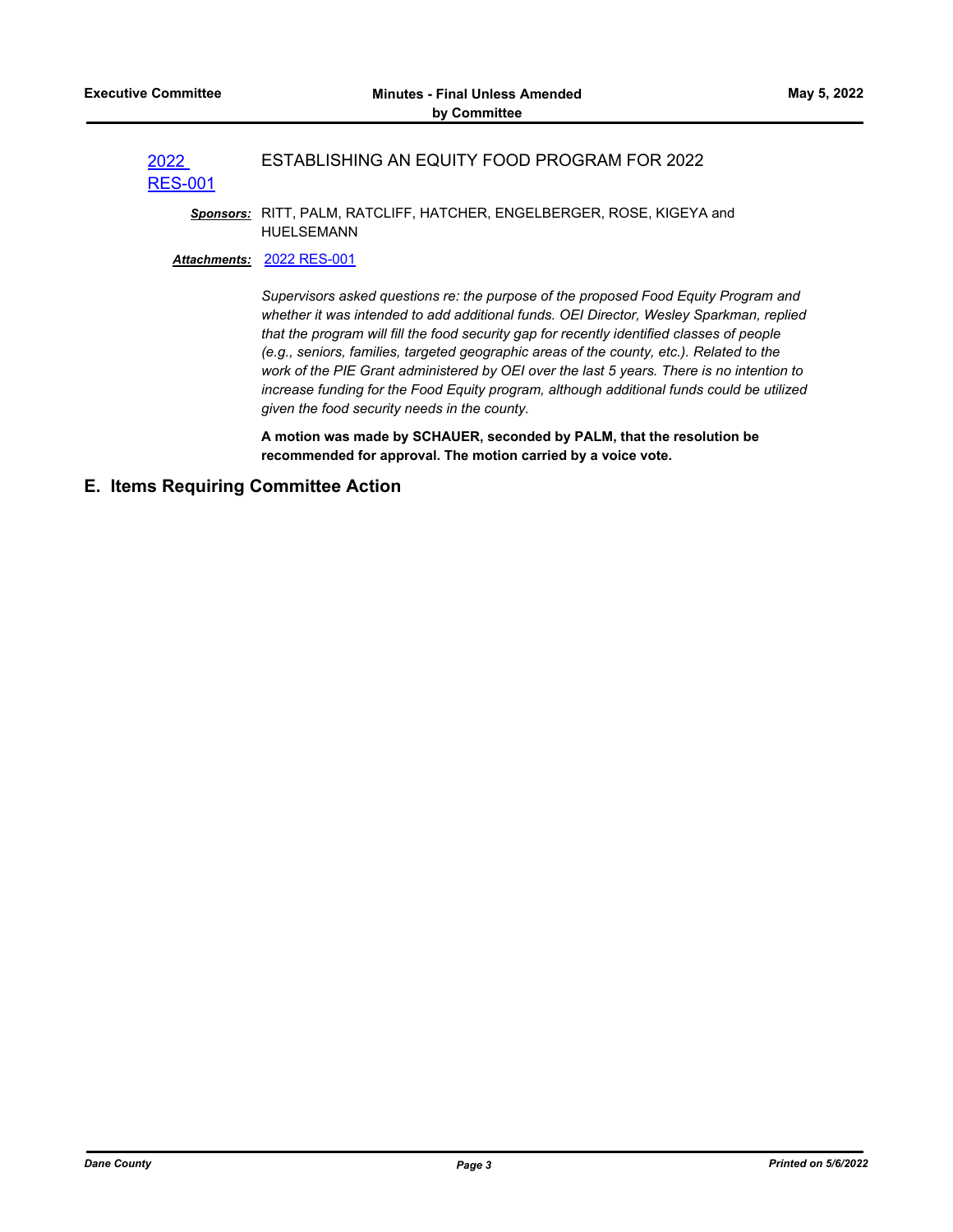## DISCUSSION OF AND POTENTIAL COMMITTEE ACTION ON POSSIBLE COUNTY BOARD RESPONSES TO MANAGEMENT AND EQUITY CONCERNS AT HENRY VILAS ZOO

*NO COMMITTEE ACTION TAKEN ON ITEM. Chair Miles mentioned the likelihood of scheduling further discussion on the topic at a future meeting.*

*Public Comment: \*\*See attached Registration Report\*\* for positions on agenda item.discussion. For detailed information about the committee and other comments, see the meeting audio/ video posted with the agenda in legistar.*

*Those who spoke to the committee:*

*- In support of an independent investigation of the Henry Vilas Zoo: Travis Thomas, Brian Standing, Erik Andersen, Derek Wallace*

*- Neither supporting nor opposing: Neil Rainford*

*Chair Miles opened up the discussion by enumerating a number of possible options for the County Board to address the recent workforce equity issues at Henry Vilas Zoo: 1) Establish an independent outside investigation at the zoo 2) Evaluate internally the management analysis completed by OEI and Human Resources in response to the personnel complaints at the zoo. 3) Evaluate externally--with an outside reviewer--the management analysis completed by OEI and Human Resources in response to the personnel complaints at the zoo 4) Conduct program evaluation/operational audit as a part of the County Board Office function.*

*Supervisors Erickson, Kigeya, Gray, Palm, Doolan, Wright, Schauer, and Smith all spoke to the topic and indicated an interest in restoring the public trust in the zoo and/or supporting Dane County employees. Several argued in support of an independent investigation and others argued for first receiving more information about the jurisdiction of the County Board and a comparison of options presented. On this second point, Corporation Counsel indicated it would be available to analyze the options for action and weigh in from a legal perspective on the pros and cons of the various options enumerated.*

*Corporation Counsel Carlos Pabellon indicated that the County Executive is charged with the management of county personnel and that this authority cannot be diluted by the County Board. His opinion is that the County Board cannot usurp the role of the Executive in managing and investigating specific allegations regarding personnel issues and that such a move would constitute a conflict that limits the County Executive's authority. There is also a question of how differing opinions from multiple investigations would be resolved.*

*However, Pabellon indicated that the County Board does have authority to conduct investigations/analyses of county affairs and operations, e.g., a more general investigation of overall hiring and retention practices, policies, and work environment--just not specific personnel issues and active legal cases, which are in the purview of the Executive branch.*